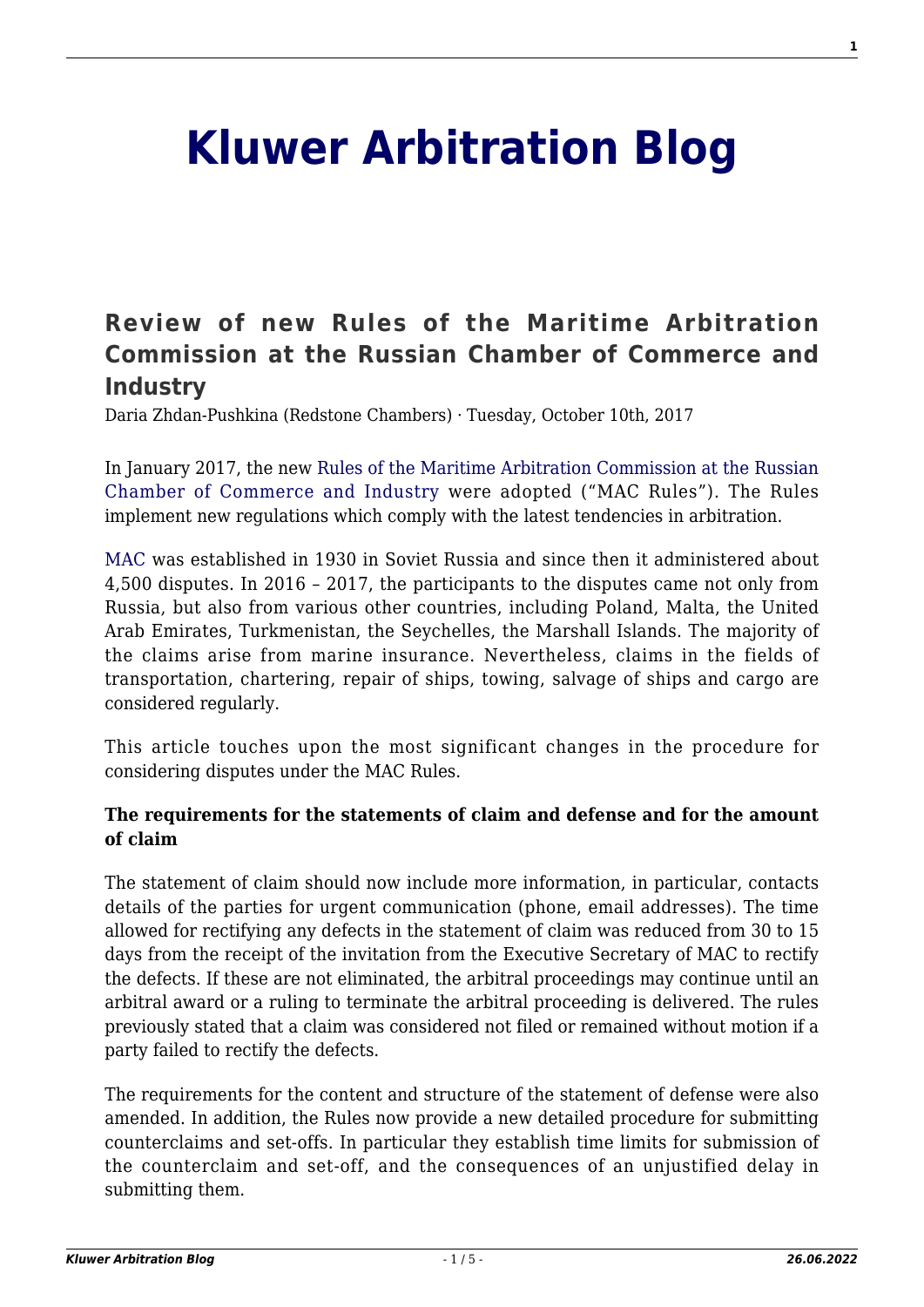The MAC Rules now provide a procedure for determining the amount of claim. This innovation simplifies the calculation of fees, set at 3% of the claimed amount.

# **Multiple claims and parties and engagement of third parties**

The MAC Rules set out the procedure for multiple parties and multiple claims. It is now possible to consolidate proceedings if they are covered by the same arbitration agreement or by several compatible arbitration agreements referring the claims to MAC, and are connected from the view point of substantive law, that is by their merits. This can be done, as a rule, if all parties agree to such consolidation. In certain cases, the decision on consolidation may be made by the MAC Presidium.

The Rules now establish more comprehensive regulation on the involvement of third parties in arbitral proceedings. A third party making no claims against the parties to the arbitral proceedings may be involved or joined in the arbitral proceedings provided that there is an arbitration agreement covering parties to the proceedings and the third party, or all parties to the proceedings and the third party agree to such effect.

### **Composition of the arbitral tribunal**

According to the MAC historical tradition, the arbitral tribunal shall, as a rule, consist of two arbitrators. One innovation is that if the amount of claim does not exceed USD 15,000, such a claim is normally considered by a single arbitrator.

One new body within the MAC structure is the Appointing Committee, which has a significant role in forming and altering the composition of the arbitral tribunal. In particular, the Appointing Committee appoints the arbitrator where a party failed to select one. Also, the Appointing Committee may decide on challenges of arbitrators. If the challenge was filed after the set deadline, the Committee may still grant it provided that there is a reasonable explanation for the late filing and having regard to the nature of reasons for challenge. Also, the Appointing Committee has the right, on its own initiative, to decide on the termination of the arbitrator's powers, for example, if the arbitrator is in fact unable to participate in the consideration of a dispute and in other cases.

It should be noted that, as previously regulated, the parties are free to choose an arbitrator also outside the [list of recommended MAC arbitrators](http://mac.tpprf.ru/en/Arbiters/).

#### **Language of the arbitral proceedings and representation of the parties**

In the MAC Rules, provisions on the language of arbitration are now collected into a separate article. The parties may agree on a language or languages of the arbitral proceedings. Arbitral proceedings in a case shall be conducted in the Russian language, unless the parties agree otherwise. Written documents shall be submitted in the original language. MAC may request the parties to provide the translation of the documents.

Provisions on representation of the parties are now more detailed. A party should ensure compliance by its representative with the Rules. Authorizing a representative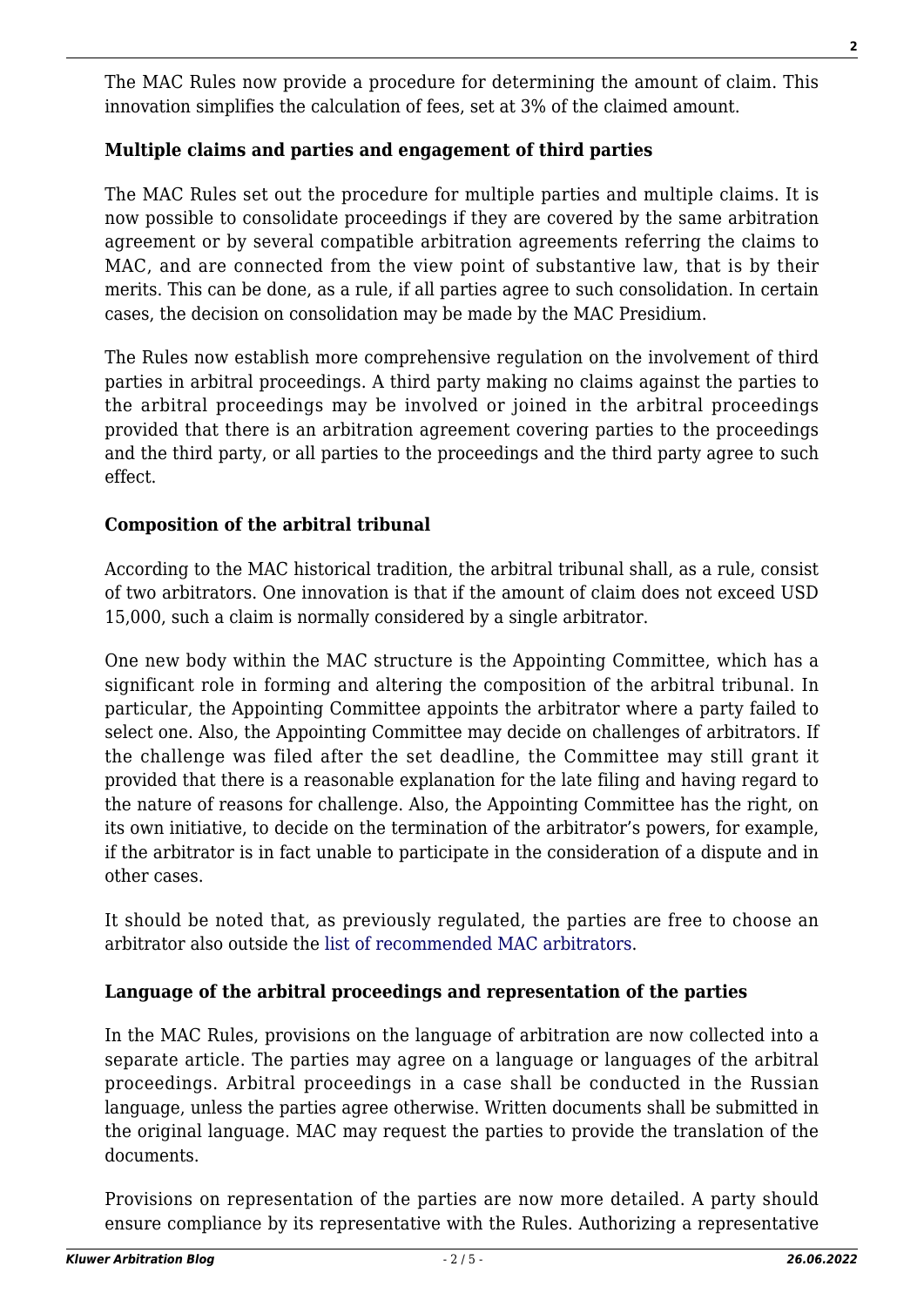to act on its behalf, the party thereby confirms the agreement of its representative to comply with the Rules and other MAC regulations. The responsibility of representatives for improper conduct and non-compliance with the MAC Regulations is now stipulated.

# **Preparation of the case, supplementing claims and other submissions, hearings**

The new MAC Rules have more details on the measures which may be taken by arbitrators to prepare for a case. These may include setting a schedule of proceedings, establishing a range of issues to be considered, and holding organizational meetings, including video-conferencing.

The new MAC Rules govern the procedure for supplementing claims and other submissions, aimed at accelerating the arbitration proceedings. Thus, the arbitral tribunal has now the right to set a deadline for submission of written statements and evidence by the parties, and not to allow amendments or supplements to the claims or explanations thereof having regard to any delay they may cause.

It is now possible to hear the parties, witnesses and experts via video-conferencing.

# **Proceedings in the case on the basis of written materials and expedited arbitration**

The arbitral tribunal now has the right to conduct proceedings based on written materials, without the agreement of the parties, if neither of the parties requests an oral hearing.

In response to current trends in the development of the arbitral procedure, the MAC Rules also establish an expedited arbitration procedure. According to this procedure, unless otherwise provided, claims of up to USD 15,000 are considered by a single arbitrator. Such cases are heard based on written materials only and without an oral hearing, within a period not exceeding 120 days.

# **Confidentiality**

In accordance with the new MAC Rules, the confidentiality requirements are extended not only to MAC and its staff, and arbitrators, but also to the parties, their representatives and other persons involved in arbitration.

#### **Other comments**

As a rule, the new version of the MAC Rules applies to arbitration proceedings commenced after the Rules have entered into force.

Thus, the MAC Rules have become more detailed, and some provisions are completely new. In our opinion, according to the new Rules, the procedure for considering a dispute is now more predictable and clearer.

*The recommended arbitration clause* for contractual disputes reads as follows: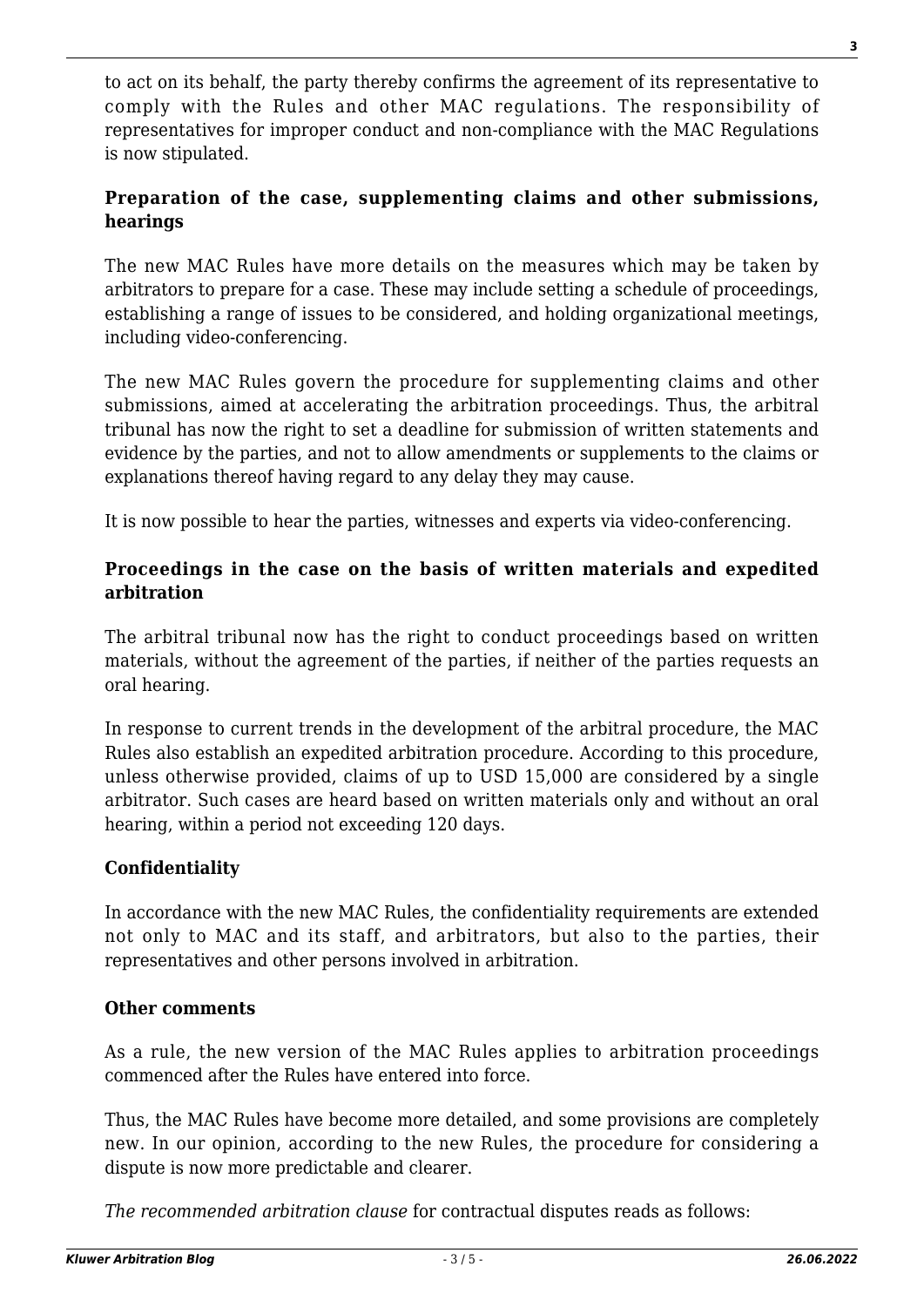"Any dispute which may arise out of or in connection with the present contract shall be settled at the Maritime Arbitration Commission at the Chamber of Commerce and Industry of the Russian Federation in accordance with its rules".

Also, the Regulations on organizational principles of activity of MAC at the CCI of Russia and the Rules for the provision of certain functions for administering ad hoc arbitration came into force this year.

In accordance with the Rules for the provision of certain functions for administering ad hoc arbitration, MAC may provide assistance to the arbitral tribunal related to the case, such as sending notifications to the parties on the date of hearing and providing premises for hearings at the request of the parties or arbitrators.

*I wish to thank [Dmitry Davydenko](http://kluwerarbitrationblog.com/author/dmitry-davydenko/), the Executive Secretary of Maritime Arbitration Commission at the Russian CCI, for his helpful comments with regard to the review of the MAC Rules.*

*To make sure you do not miss out on regular updates from the Kluwer Arbitration Blog, please subscribe [here](http://arbitrationblog.kluwerarbitration.com/newsletter/). To submit a proposal for a blog post, please consult our [Editorial Guidelines.](http://arbitrationblog.kluwerarbitration.com/editorial-guidelines/)*

#### **Profile Navigator and Relationship Indicator**

Offers 6,200+ data-driven arbitrator, expert witness and counsel profiles and the ability to explore relationships of 13,500+ arbitration practitioners and experts for potential conflicts of interest.

[Learn how](https://www.wolterskluwer.com/en/solutions/kluwerarbitration/practiceplus?utm_source=arbitrationblog&utm_medium=articleCTA&utm_campaign=article-banner) **[Kluwer Arbitration Practice Plus](https://www.wolterskluwer.com/en/solutions/kluwerarbitration/practiceplus?utm_source=arbitrationblog&utm_medium=articleCTA&utm_campaign=article-banner)** [can support you.](https://www.wolterskluwer.com/en/solutions/kluwerarbitration/practiceplus?utm_source=arbitrationblog&utm_medium=articleCTA&utm_campaign=article-banner)